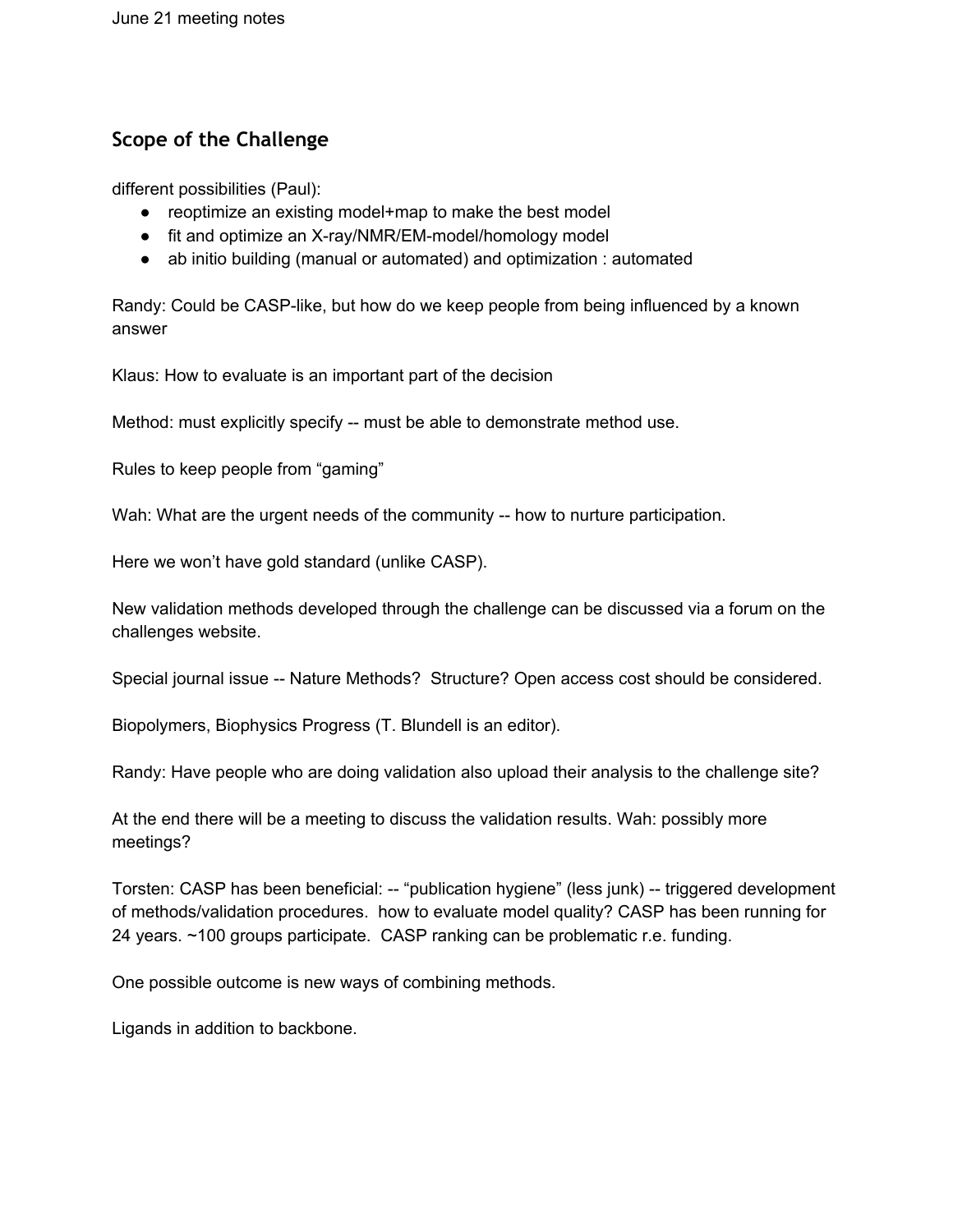## **Map Datasets**

ribosome significantly bigger modelling problem than the others.

multiple categories of targets?

Helen suggests maximum of 10

Resolution between 3-4 seems the most challenging.

Suggestion: 5 mandatory, 5 optional

work with the map depositors so that they will feel it is a collaboration

10 with variety of sizes, types of secondary structure.

target maps should be unsharpened, unmasked -- half-maps available too

## **Evaluation criteria**

Jane -- CabLAM Validation 70S ribosome beta-strand issues detected beta-galactosidase 2.2 : CabLAM picks up a number of issues based on 2 C-alpha torsions + carbonyl pseudo-angle

2' vs 3' pucker is diagnostic for RNA

EMRinger is also a way to evaluate/correct a model

Local cross-correlation -- Z-scores (resolution dependent)

matrix of structures vs. methods

## **Logistics**

File format: CIF vs. PDB…

PDB extract can be used to convert PDB to CIF